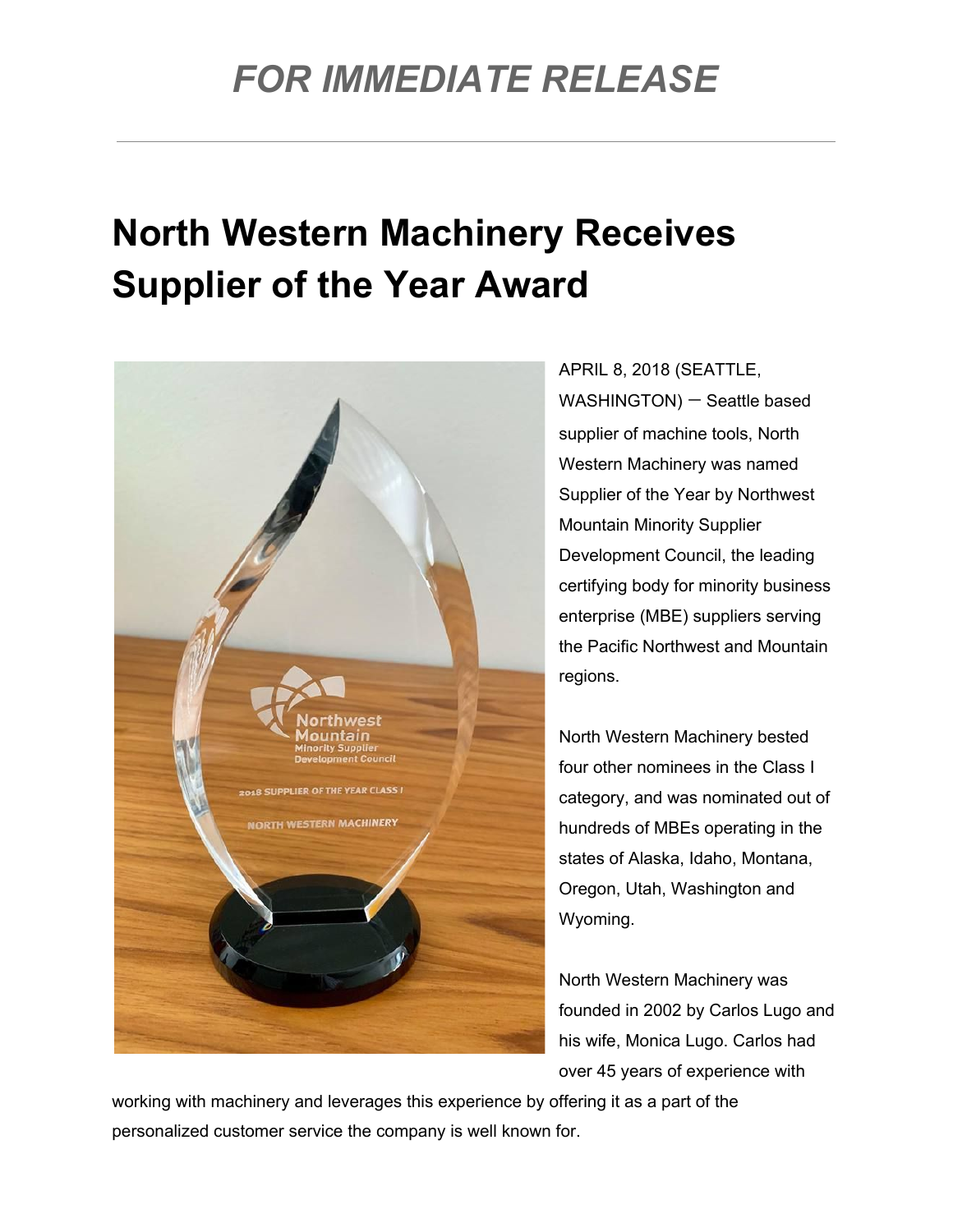Carlos has seen the industry shift in leaps and bounds and maintained his genuine interest in the productive output of the machines he provides. He remained true to his approach of "hands-on" servicing which is the core of their business. He is familiar with every machine that comes out of their company and ensures full support upon and after delivery. Their customers aren't just buying machines and tools. With each purchase comes his expertise, unique understanding of machinery and old fashioned, honest and efficient customer service.



Upon going through the letters of recommendation submitted to the Council to support their nomination, it is apparent that their customers appreciate and rely on them to achieve the goals tied in with every investment made on a new machine. Moreover, their long-term relationships with most of their clientele is a testament to their calibre and capabilities.